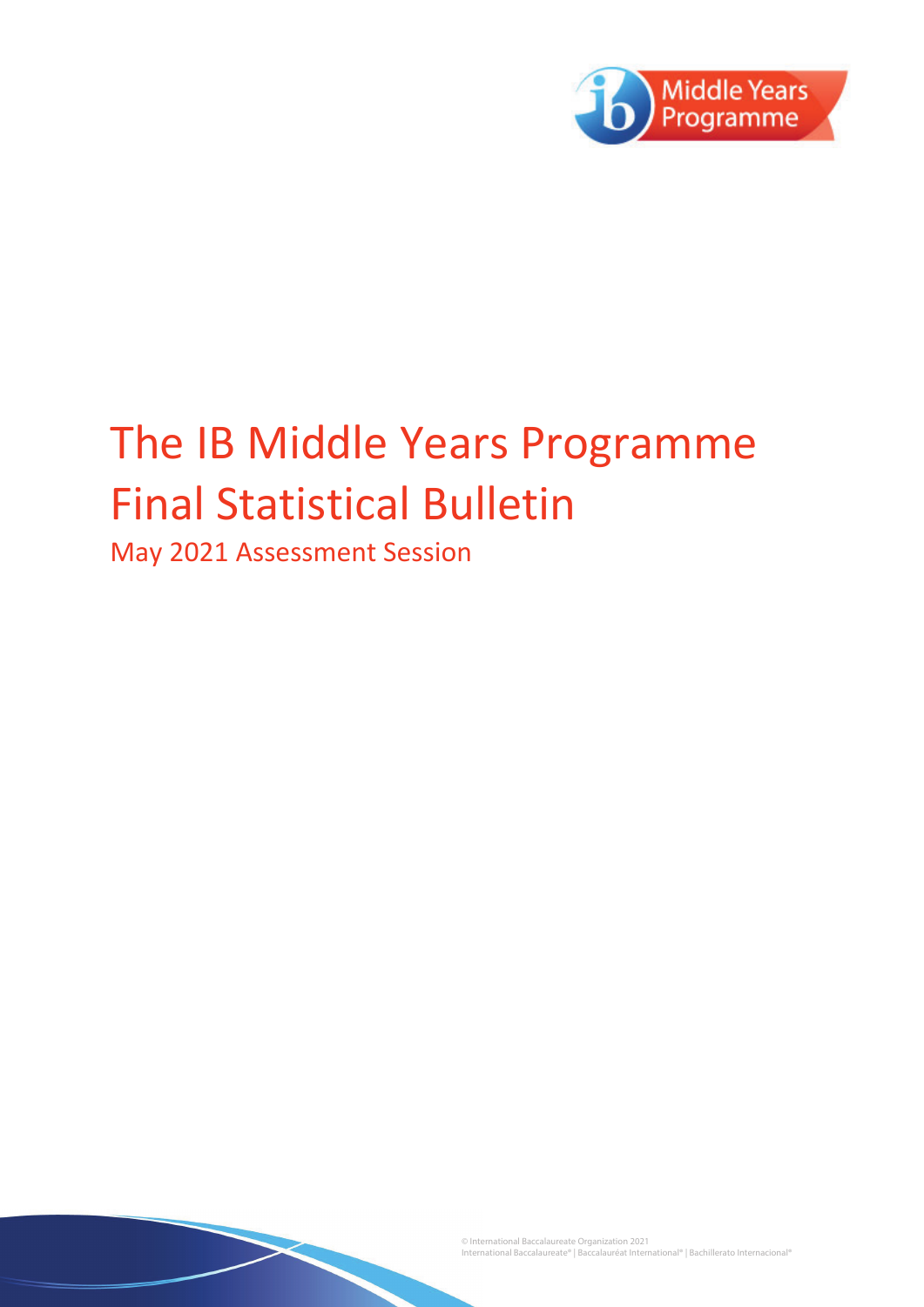The IB Middle Years Programme Final Statistical Bulletin, May 2021 Assessment Session

International Baccalaureate IB Global Centre, Cardiff Peterson House, Malthouse Avenue Cardiff Gate, Cardiff, Wales CF23 8GL United Kingdom Website: **www.ibo.org**

© International Baccalaureate Organization 2021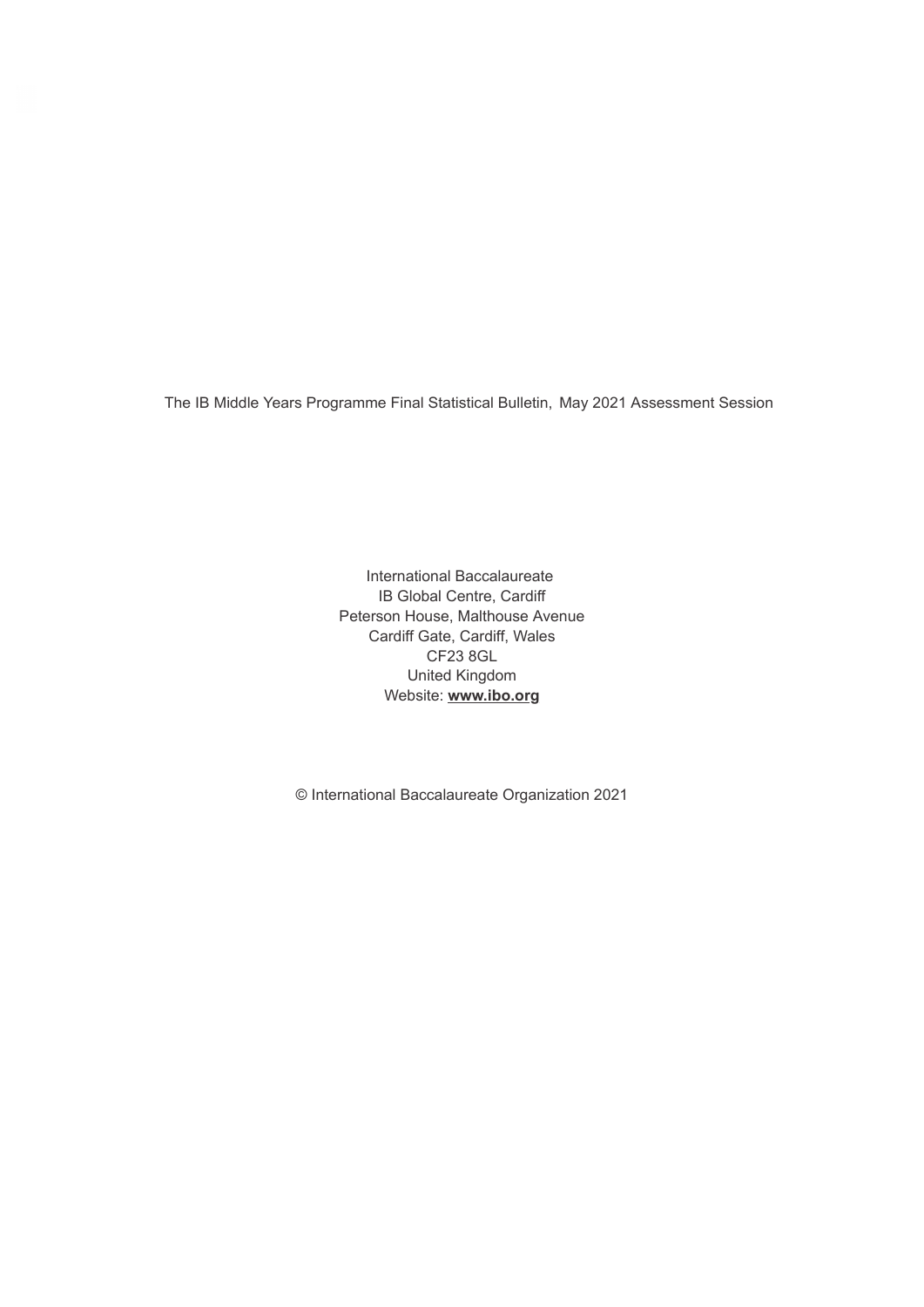## **Final data**

These final data tables represent the outcomes after the close of the examination session. It includes any changes due to Enquiries upon Results and where results have completed from late school submission of information.

If you have feedback on this statistical bulletin please email support@ibo.org.

## **Key to abbreviations**

#### **Categories of registration**

**Course:** Candidates who register for subjects that cannot meet the requirements of the IB MYP Certificate **Certificate:** Candidates who register for assessment in subjects that could lead to the IB MYP Certificate **Retake:** Candidates who register to retake the IB MYP Certificate

#### **IB Regions**

Schools authorized to offer the IB Middle Years Programme are grouped by geographical regions. The abbreviations used in the tables are the codes describing the following geographical regions:

**IBA**: IB Americas **IBAEM**: IB Africa, Europe, Middle East **IBAP**: IB Asia-Pacific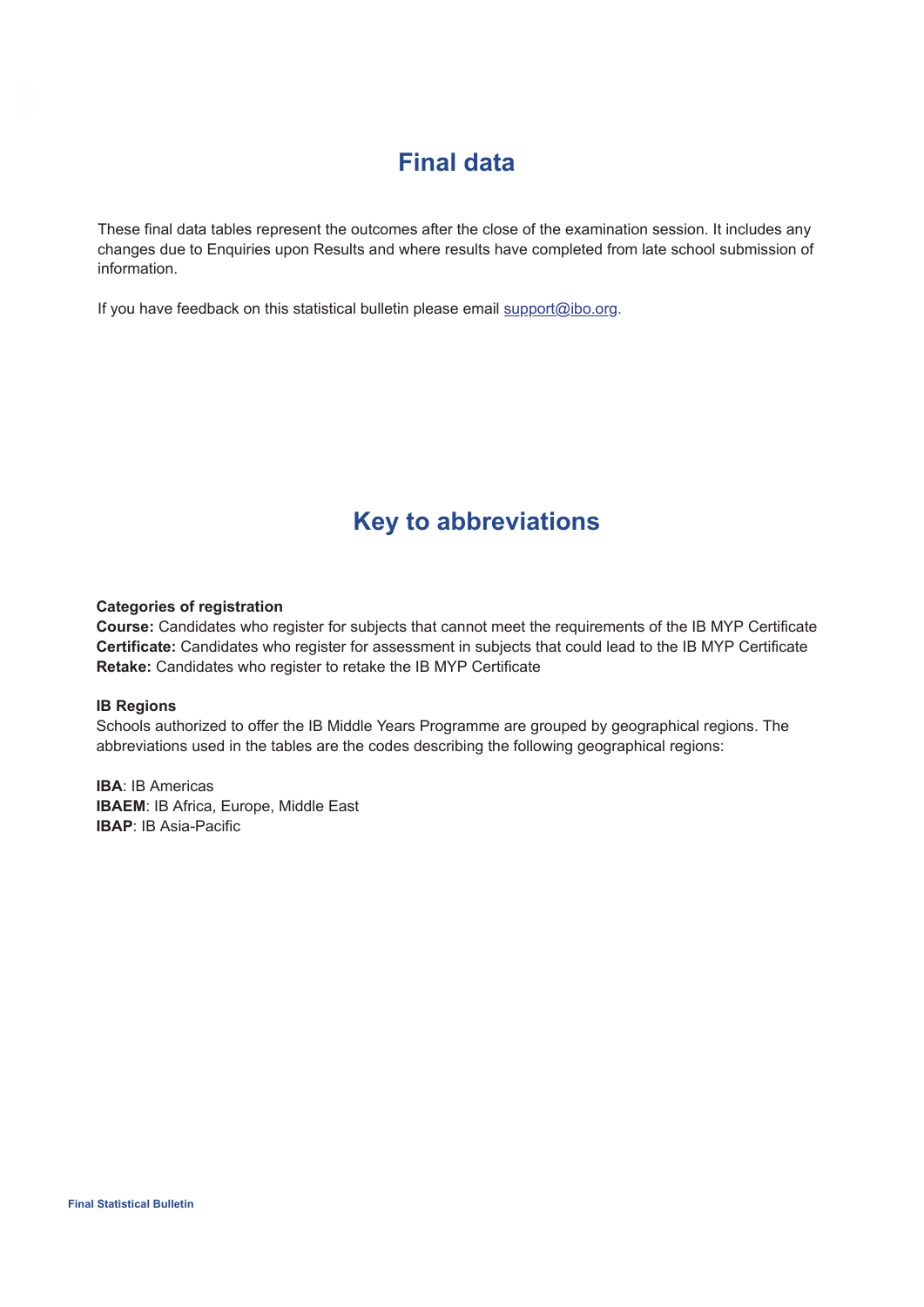## **Session overview**

**(Includes personal project)**

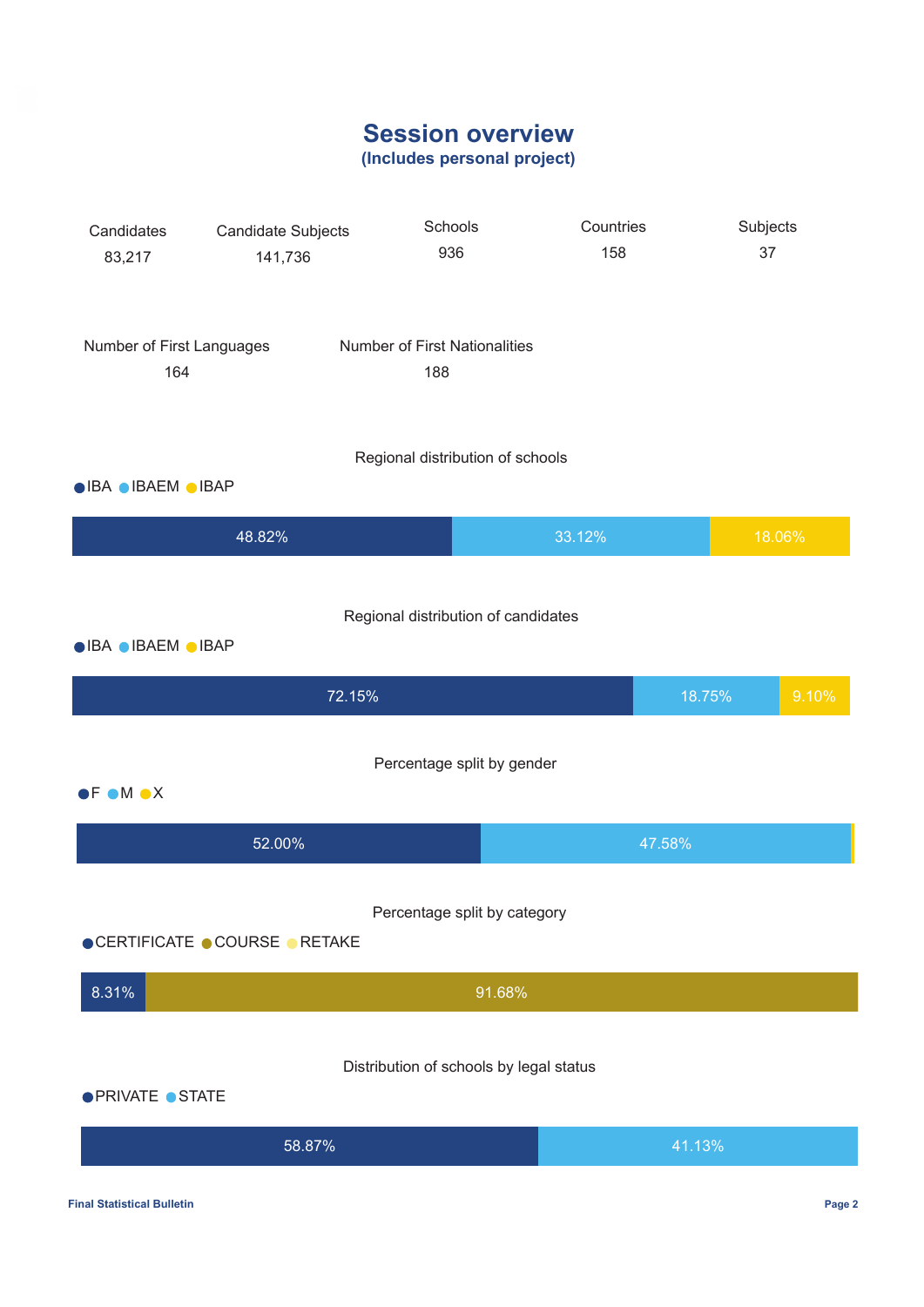## **Certificate candidate overview**

**(Includes retake candidates)**

| Candidates<br>6,918                                                     | Schools<br>Countries<br>184<br>50 |                                                                 |                                |                                                 |                                   |                                |                        | Subjects<br>37                      |  |  |
|-------------------------------------------------------------------------|-----------------------------------|-----------------------------------------------------------------|--------------------------------|-------------------------------------------------|-----------------------------------|--------------------------------|------------------------|-------------------------------------|--|--|
| Number of first languages<br>88                                         |                                   |                                                                 |                                | Number of first nationalities<br>139            |                                   |                                |                        |                                     |  |  |
| Mean total points<br>38.21                                              | Mean subject grade<br>4.80        |                                                                 |                                |                                                 |                                   |                                |                        | Pass rate %<br>83.30                |  |  |
| Assessment type                                                         | $\mathbf{1}$                      | Subject grade distribution by assessment type<br>$\overline{2}$ | 3                              | $\,6$                                           | $\overline{7}$                    | No grade                       | <b>Total</b>           |                                     |  |  |
| ePortfolios<br>Onscreen examination<br>Personal project<br><b>Total</b> | 25<br>212<br>5<br>242             | 158<br>1,421<br>22<br>1,601                                     | 1,656<br>5,698<br>645<br>7,999 | 3,234<br>8,367 10,897<br>1,946<br>13,547 17,148 | 2,372<br>8,519<br>1,106<br>11,997 | 1,318<br>4,315<br>246<br>5,879 | 66<br>361<br>31<br>458 | 12,169<br>39,790<br>6,912<br>58,871 |  |  |
| ● IBA ● IBAEM ● IBAP                                                    |                                   |                                                                 |                                | Regional distribution of schools                |                                   |                                |                        |                                     |  |  |
| 27.72%                                                                  |                                   |                                                                 |                                | 38.04%                                          |                                   |                                |                        | 34.24%                              |  |  |
| ● IBA ● IBAEM ● IBAP                                                    |                                   |                                                                 |                                | Regional distribution of candidates             |                                   |                                |                        |                                     |  |  |
| 39.59%                                                                  |                                   |                                                                 |                                |                                                 | 30.76%                            |                                |                        | 29.65%                              |  |  |
| $\bullet$ F $\bullet$ M                                                 |                                   |                                                                 |                                | Percentage split by gender                      |                                   |                                |                        |                                     |  |  |
| 52.78%                                                                  |                                   |                                                                 |                                |                                                 |                                   | 47.22%                         |                        |                                     |  |  |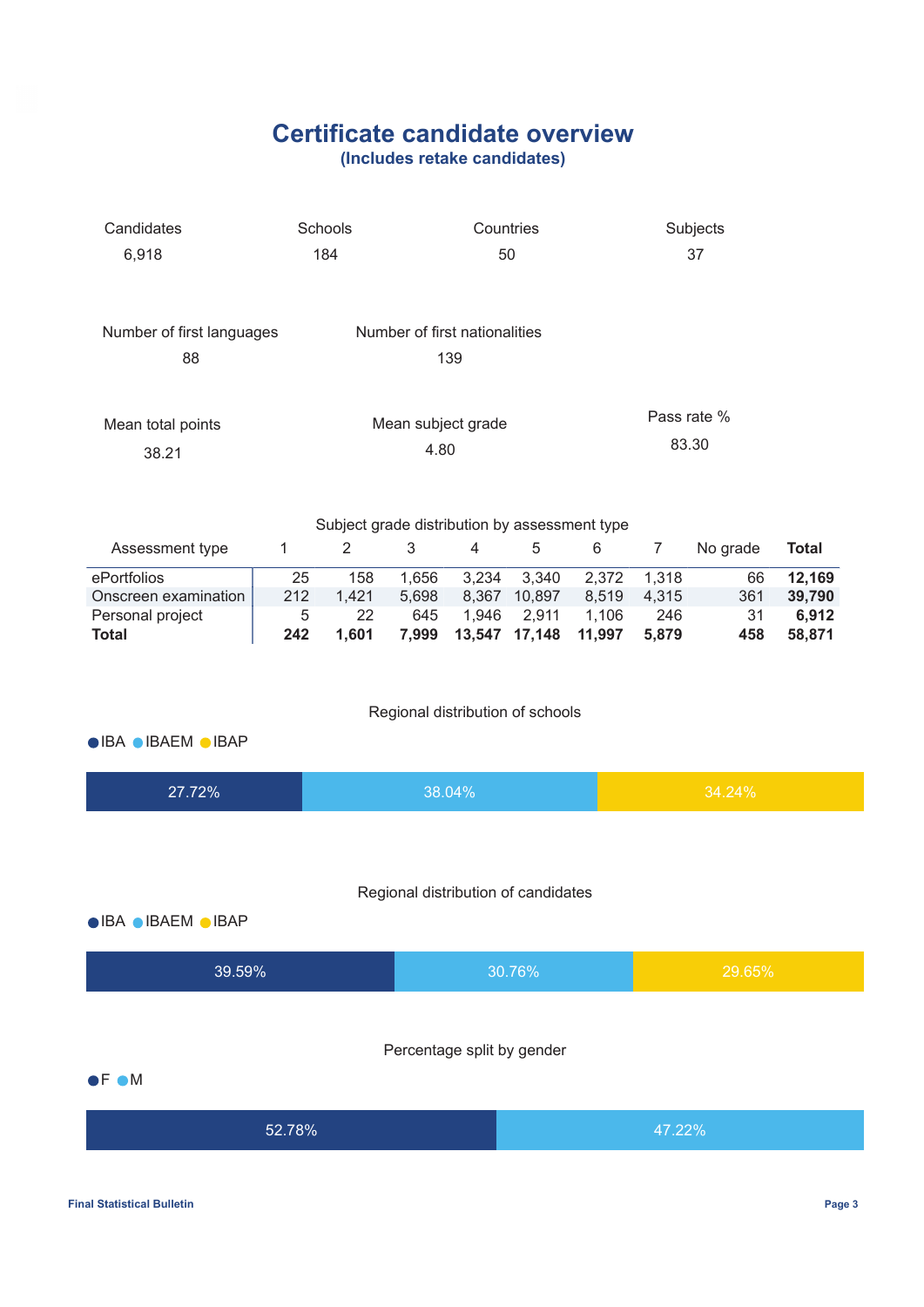### **Certificate results (Includes retake candidates)**

### Number of candidates with result issued and pass rate



### Percentage of certificates awarded





### Mean subject grade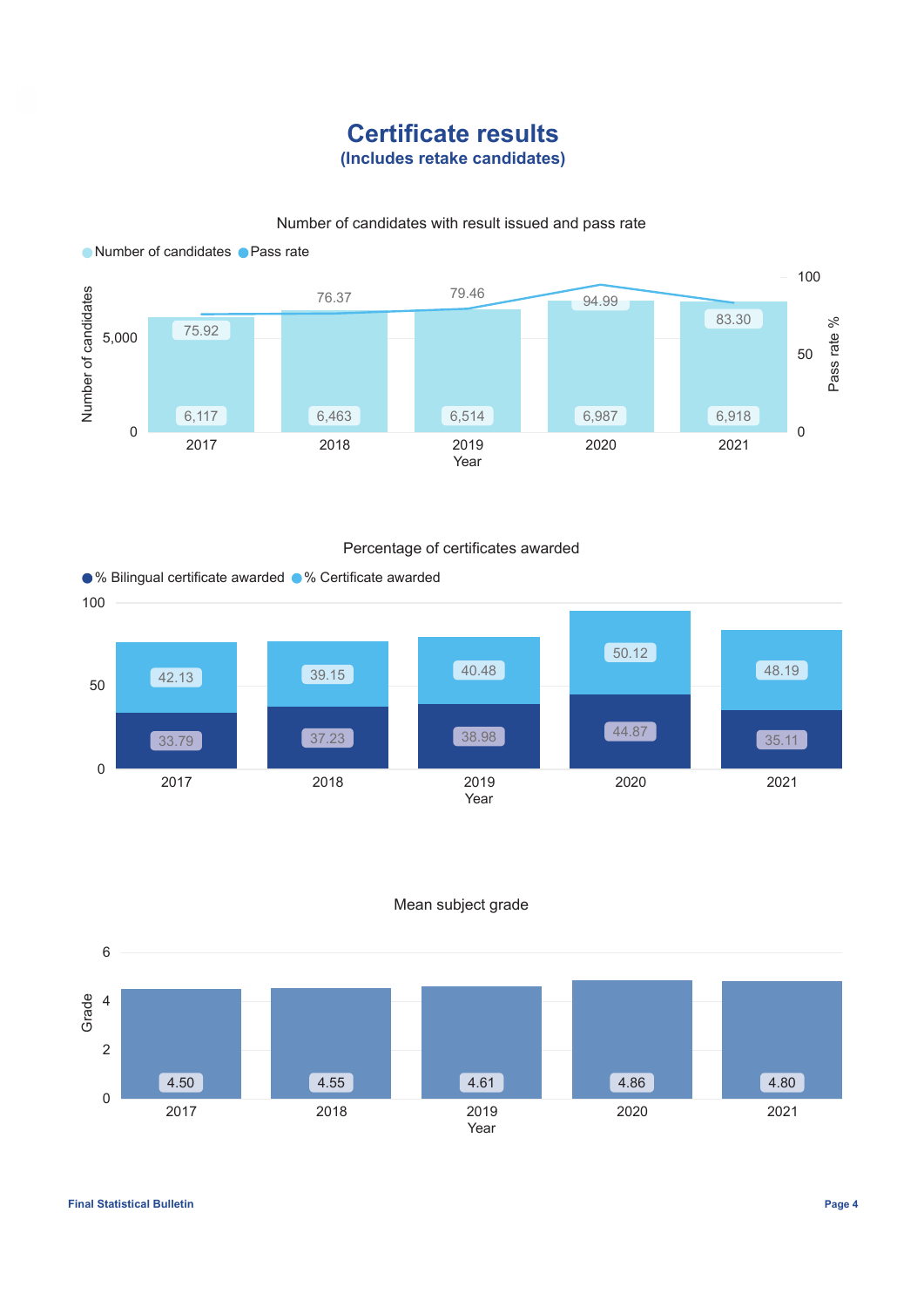### **Certificate total points (Includes retake candidates)**



Total points distribution

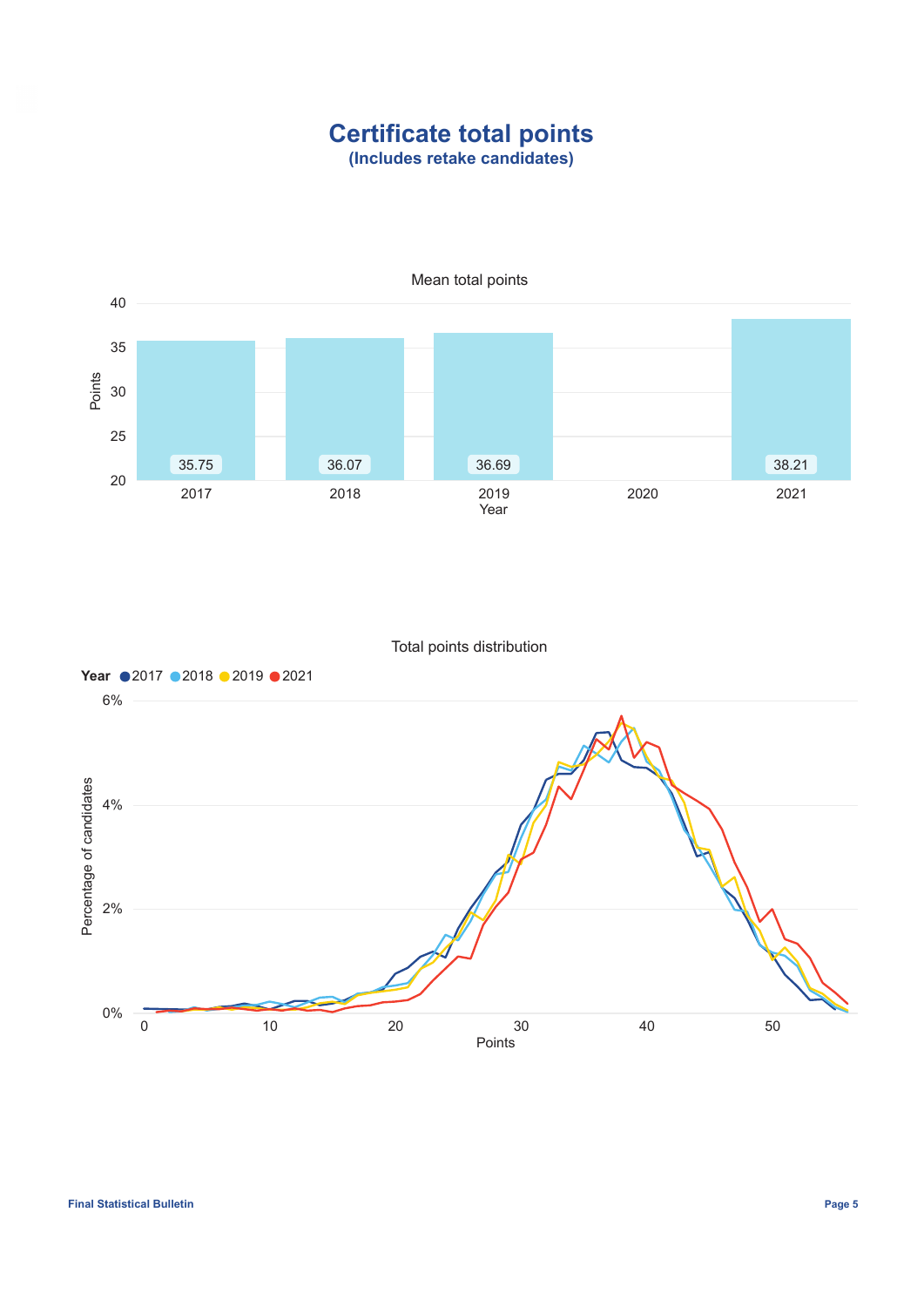## **Candidate distribution by number of points**

|  |  | (Includes retake candidates) |
|--|--|------------------------------|
|--|--|------------------------------|

|                          | Certificate awarded |                                                 | Certificate not awarded |     |              |
|--------------------------|---------------------|-------------------------------------------------|-------------------------|-----|--------------|
|                          |                     | Total points Candidates % Candidates Candidates |                         |     | % Candidates |
|                          |                     |                                                 |                         |     |              |
| 1                        |                     |                                                 |                         | ~10 |              |
| $\overline{c}$           |                     |                                                 |                         | ~10 |              |
| 3                        |                     |                                                 |                         | ~10 |              |
| $\overline{\mathcal{L}}$ |                     |                                                 |                         | ~10 |              |
| 5                        |                     |                                                 |                         | ~10 |              |
| 6                        |                     |                                                 |                         | 10  |              |
| $\overline{7}$           |                     |                                                 |                         | ~10 |              |
| 8                        |                     |                                                 |                         | ~10 |              |
| 9                        |                     |                                                 |                         | ~10 |              |
| 10                       |                     |                                                 |                         | ~10 |              |
| 11                       |                     |                                                 |                         | ~10 |              |
| 12                       |                     |                                                 |                         | ~10 |              |
| 13                       |                     |                                                 |                         | ~10 |              |
| 14                       |                     |                                                 |                         | ~10 |              |
| 15                       |                     |                                                 |                         | ~10 |              |
| 16                       |                     |                                                 |                         | 10  |              |
| 17                       |                     |                                                 |                         | ~10 |              |
| 18                       |                     |                                                 | 10                      |     | 0.94%        |
| 19                       |                     |                                                 | 14                      |     | 1.32%        |
| 20                       |                     |                                                 | 15                      |     | 1.41%        |
| 21                       |                     |                                                 | 17                      |     | 1.60%        |
| 22                       |                     |                                                 | 25                      |     | 2.35%        |
| 23                       |                     |                                                 | 43                      |     | 4.04%        |
| 24                       |                     |                                                 | 59                      |     | 5.55%        |
| 25                       |                     |                                                 | 75                      |     | 7.05%        |
| 26                       |                     |                                                 | 72                      |     | 6.77%        |
| 27                       |                     |                                                 | 117                     |     | 11.00%       |
| 28                       | 35                  | 0.61%                                           | 106                     |     | 9.96%        |
| 29                       | 83                  | 1.44%                                           | 77                      |     | 7.24%        |
| 30                       | 121                 | 2.10%                                           | 83                      |     | 7.80%        |
| 31                       | 137                 | 2.38%                                           | 76                      |     | 7.14%        |
| 32                       | 186                 | 3.23%                                           | 64                      |     | 6.02%        |
| 33                       | 233                 | 4.04%                                           | 68                      |     | 6.39%        |
| 34                       | 235                 | 4.08%                                           | 49                      |     | 4.61%        |
| 35                       | 291                 | 5.05%                                           | 32                      |     | 3.01%        |
| 36                       | 339                 | 5.88%                                           | 25                      |     | 2.35%        |
| 37                       | 337                 | 5.85%                                           | 13                      |     | 1.22%        |
| 38                       | 382                 | 6.63%                                           | 13                      |     | 1.22%        |
| 39                       | 328                 | 5.69%                                           | 11                      |     | 1.03%        |
| 40                       | 356                 | 6.18%                                           |                         | ~10 |              |
| 41                       | 348                 | 6.04%                                           |                         | 10  |              |
| 42                       | 301                 | 5.22%                                           |                         | ~10 |              |
| 43                       | 290                 | 5.03%                                           |                         | ~10 |              |
| 44                       | 280                 | 4.86%                                           |                         | ~10 |              |
| 45                       | 270                 | 4.69%                                           |                         | ~10 |              |
|                          |                     |                                                 |                         | 10  |              |
| 46                       | 243<br>200          | 4.22%                                           |                         |     |              |
| 47                       |                     | 3.47%                                           |                         |     |              |
| 48                       | 167                 | 2.90%                                           |                         |     |              |
| 49                       | 121                 | 2.10%                                           |                         |     |              |
| 50                       | 138                 | 2.39%                                           |                         |     |              |
| 51                       | 98                  | 1.70%                                           |                         |     |              |
| 52                       | 92                  | 1.60%                                           |                         |     |              |
| 53                       | 73                  | 1.27%                                           |                         |     |              |
| 54                       | 40                  | 0.69%                                           |                         |     |              |
| 55                       | 27                  | 0.47%                                           |                         |     |              |
| 56                       | 12                  | 0.21%                                           |                         |     |              |
| <b>Total</b>             | 5763                | 100.00%                                         | 1064 <10                |     | 100.00%      |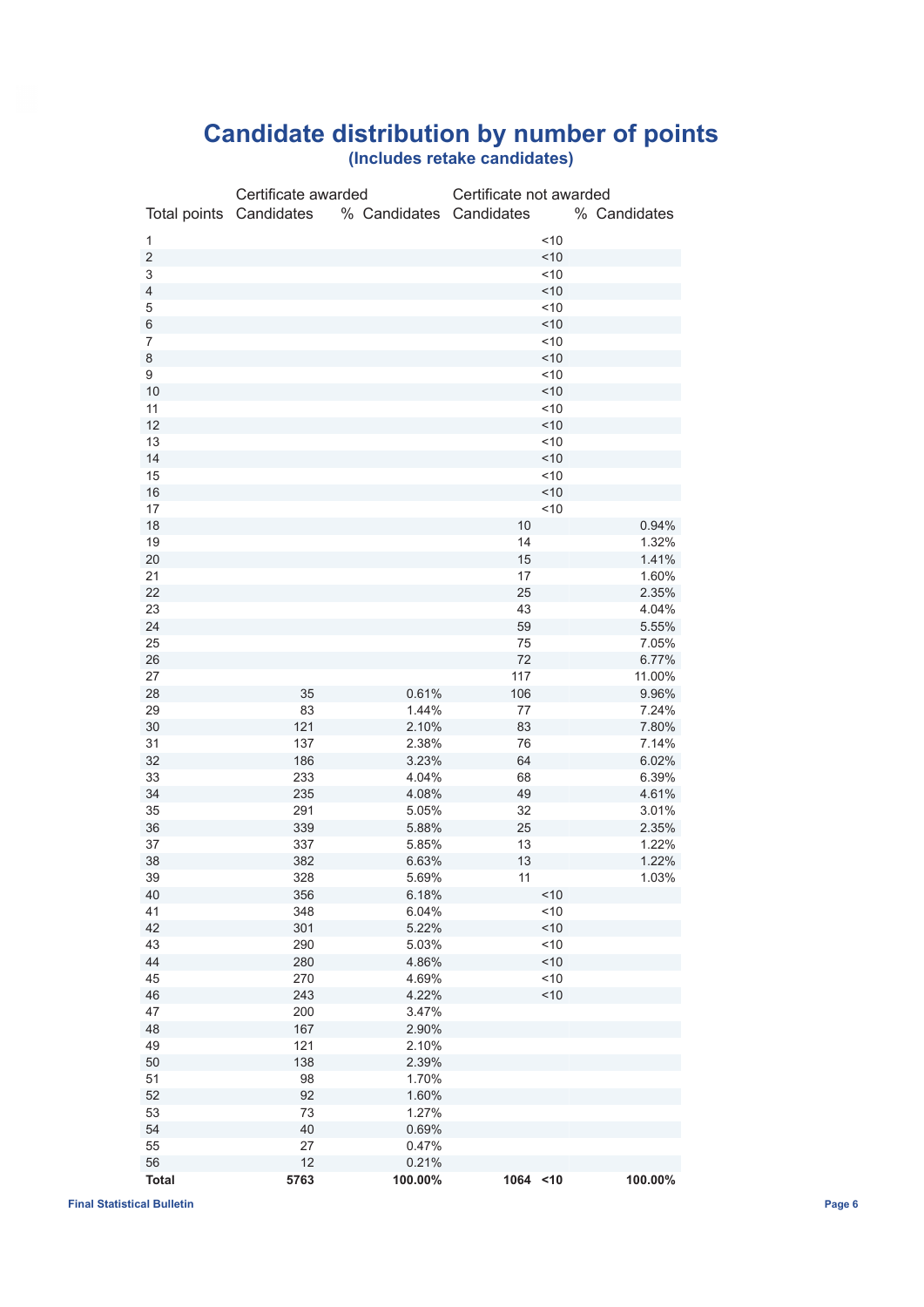## **Subject grade distribution by subject group**

|                      | Language & Literature |                       |      |      |       |       |       |       |      |  |
|----------------------|-----------------------|-----------------------|------|------|-------|-------|-------|-------|------|--|
| Subject              |                       | Candidates Mean grade | %1   | % 2  | %3    | %4    | %5    | %6    | %7   |  |
| <b>ARABIC LAL</b>    | 300                   | 4.67                  | 1.02 | 3.73 | 17.29 | 22.03 | 25.76 | 21.02 | 9.15 |  |
| <b>CHINESE S LAL</b> | 229                   | 5.35                  |      | 1.79 | 3.13  | 11.16 | 35.71 | 38.39 | 9.82 |  |
| <b>CHINESE T LAL</b> | 111                   | 4.74                  |      | 6.48 | 5.56  | 26.85 | 35.19 | 20.37 | 5.56 |  |
| <b>DUTCH LAL</b>     | 135                   | 4.99                  | 0.74 | 0.74 | 5.19  | 17.78 | 48.89 | 21.48 | 5.19 |  |
| <b>ENGLISH LAL</b>   | 7,012                 | 4.76                  | 0.09 | 0.79 | 9.14  | 32.97 | 31.92 | 20.57 | 4.53 |  |
| <b>FRENCH LAL</b>    | 2,286                 | 5.01                  | 0.09 | 0.31 | 5.79  | 21.43 | 41.80 | 26.25 | 4.33 |  |
| <b>GERMAN LAL</b>    | 106                   | 5.13                  |      | 1.92 | 5.77  | 22.12 | 26.92 | 33.65 | 9.62 |  |
| <b>KOREAN LAL</b>    | 61                    | 4.48                  |      | 5.00 | 18.33 | 20.00 | 38.33 | 16.67 | 1.67 |  |
| <b>SPANISH LAL</b>   | 463                   | 4.56                  | 0.88 | 2.21 | 15.49 | 30.75 | 29.87 | 14.16 | 6.64 |  |
| <b>Total</b>         | 10.703                | 4.82                  | 0.15 | 0.94 | 8.73  | 29.21 | 34.09 | 22.01 | 4.87 |  |

| Language acquisition |       |                       |      |      |       |       |       |       |       |
|----------------------|-------|-----------------------|------|------|-------|-------|-------|-------|-------|
| Subject              |       | Candidates Mean grade | %1   | %2   | %3    | %4    | %5    | %6    | %7    |
| <b>ARABIC LA</b>     | 138   | 5.36                  | 1.45 |      | 7.97  | 15.94 | 21.01 | 34.06 | 19.57 |
| <b>CHINESE S LA</b>  | 255   | 5.26                  |      | 3.54 | 7.87  | 20.47 | 18.50 | 26.77 | 22.83 |
| <b>CHINESE T LA</b>  | 10    | 5.50                  |      |      | 10.00 | 10.00 | 20.00 | 40.00 | 20.00 |
| <b>DUTCH LA</b>      | 118   | 4.72                  |      | 3.39 | 16.95 | 20.34 | 27.97 | 26.27 | 5.08  |
| <b>ENGLISH LA</b>    | 1,004 | 4.81                  |      | 1.72 | 14.23 | 25.83 | 25.63 | 24.62 | 7.97  |
| <b>FRENCH LA</b>     | 1,592 | 4.78                  | 0.57 | 2.46 | 13.66 | 26.70 | 25.19 | 20.84 | 10.58 |
| <b>GERMAN LA</b>     | 318   | 5.15                  |      | 0.95 | 7.89  | 23.03 | 25.87 | 28.08 | 14.20 |
| <b>HINDI LA</b>      | 575   | 5.10                  |      | 1.75 | 13.44 | 23.04 | 18.50 | 21.82 | 21.47 |
| <b>SPANISH LA</b>    | 967   | 5.17                  | 0.21 | 1.97 | 11.94 | 19.83 | 18.59 | 27.31 | 20.15 |
| <b>Total</b>         | 4.977 | 4.96                  | 0.26 | 2.04 | 12.66 | 23.73 | 22.86 | 24.27 | 14.18 |

|                    |       | Individuals & Societies       |                   |                |       |                               |             |       |       |
|--------------------|-------|-------------------------------|-------------------|----------------|-------|-------------------------------|-------------|-------|-------|
| Subject            |       | Candidates Mean grade % 1 % 2 |                   |                | % 3   | %4                            | %5          | % 6   | %7    |
| <b>GEOGRAPHY</b>   | 977   |                               |                   | 5.00 0.41 2.47 |       | 14.80 20.35 22.61 20.14 19.22 |             |       |       |
| <b>HISTORY</b>     | 1.872 |                               | 4.28 1.45         | 12.00          | 17.11 |                               | 23.02 25.93 | 13.66 | 6.83  |
| <b>INT HUMANIT</b> | 5.102 |                               | $5.02 \quad 0.16$ | 1.54           | 10.66 | 21.02                         | 30.51       | 22.78 | 13.33 |
| Total              | 7.951 |                               | 4.84 0.49         | 4.12           | 12.69 | 21.41                         | 28.46       | 20.31 | 12.52 |

|                  |        |                           | Sciences  |               |       |       |       |       |       |
|------------------|--------|---------------------------|-----------|---------------|-------|-------|-------|-------|-------|
| Subject          |        | Candidates Mean grade % 1 |           | $% 2^{\circ}$ | %3    | %4    | %5    | % 6   | %7    |
| <b>BIOLOGY</b>   | 2.778  |                           | 4.36 1.13 | 8.90          | 22.27 | 22.01 | 22.38 | 12.75 | 10.57 |
| <b>CHEMISTRY</b> | 2.809  |                           | 4.54 0.65 | 4.99          | 20.71 | 22.94 | 22.36 | 20.93 | 7.43  |
| INT SCIENCES     | 2,352  |                           | 478 104   | 4.82          | 18.22 | 19.31 | 20.13 | 21.08 | 15.40 |
| <b>PHYSICS</b>   | 2.484  | 4.57                      | 0.93      | 5.63          | 17.64 | 21.77 | 27.48 | 18.49 | 8.05  |
| <b>Total</b>     | 10,423 |                           | 4.55 0.93 | 6.15          | 19.84 | 21.60 | 23.09 | 18.20 | 10.20 |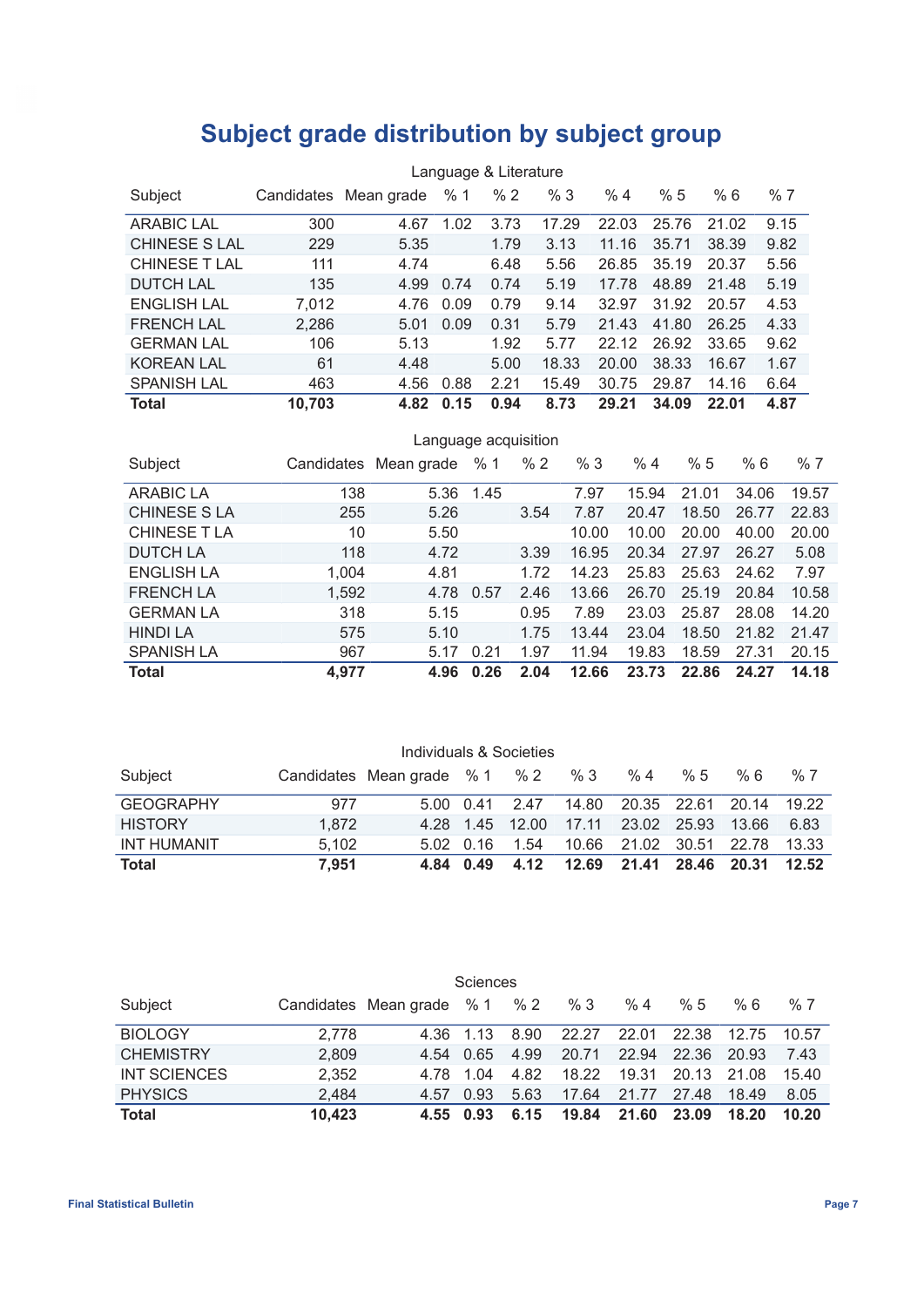| <b>Mathematics</b>   |       |                                 |                |      |                               |    |    |     |    |
|----------------------|-------|---------------------------------|----------------|------|-------------------------------|----|----|-----|----|
| Subject              |       | Candidates Mean grade $% 1$ % 2 |                |      | %3                            | %4 | %5 | % 6 | %7 |
| <b>EXTENDED MATH</b> | 1.440 |                                 | 5.08 1.05 3.29 |      | 14.16 13.81 24.25 22.63 20.81 |    |    |     |    |
| <b>MATHEMATICS</b>   | 6.596 | 4.63 0.68                       |                | 7.33 | 24.15 10.72 23.23 21.12 12.77 |    |    |     |    |
| <b>Total</b>         | 8.036 |                                 | 4.71 0.74      | 6.60 | 22.35 11.28 23.41 21.40 14.21 |    |    |     |    |

|                    |       |                           | Arts |               |       |             |       |       |       |
|--------------------|-------|---------------------------|------|---------------|-------|-------------|-------|-------|-------|
| Subject            |       | Candidates Mean grade % 1 |      | % $2^{\circ}$ | %3    | %4          | %5    | % 6   | %7    |
| <b>DANCE</b>       | 32    | 5.47 3.13                 |      | 3.13          | 6.25  | 6.25        | 25.00 | 25.00 | 31.25 |
| <b>DRAMA</b>       | 694   | 4.70                      | 0.87 | 1.59          | 11.74 | 27.10       | 36.38 | 15.51 | 6.81  |
| <b>MEDIA</b>       | 162   | 4.42 0.63                 |      |               | 14.38 | 41.25 31.88 |       | 9.38  | 2.50  |
| <b>MUSIC</b>       | 641   | 4.58                      | 0.16 | 3.79          | 22.40 | 22.40       | 25.08 | 15.62 | 10.57 |
| <b>VISUAL ARTS</b> | 1,876 | 5.16                      |      | 0.64          | 5.79  | 19.52       | 36.78 | 25.09 | 12.17 |
| <b>Total</b>       | 3,405 | 4.93                      | 0.27 | 1.42          | 10.53 | 22.51       | 34.16 | 20.62 | 10.50 |

Physical & Health Education

| Subject      |       | Candidates Mean grade %1 %2 %3 %4 %5 %6 |  |  |                                            | $\frac{9}{6}$ 7 |
|--------------|-------|-----------------------------------------|--|--|--------------------------------------------|-----------------|
| PHE          | 2.973 |                                         |  |  | 4.43 0.07 1.09 18.19 35.23 31.84 9.37 4.21 |                 |
| <b>Total</b> | 2.973 |                                         |  |  | 4.43 0.07 1.09 18.19 35.23 31.84 9.37 4.21 |                 |

|               |       |                               | Design         |                |                               |    |    |     |    |
|---------------|-------|-------------------------------|----------------|----------------|-------------------------------|----|----|-----|----|
| Subject       |       | Candidates Mean grade % 1 % 2 |                |                | %3                            | %4 | %5 | % 6 | %7 |
| <b>DESIGN</b> | 2.521 |                               | 4.84 0.24 0.72 |                | 14.67 27.71 24.07 20.67 11.92 |    |    |     |    |
| <b>Total</b>  | 2.521 |                               |                | 4.84 0.24 0.72 | 14.67 27.71 24.07 20.67 11.92 |    |    |     |    |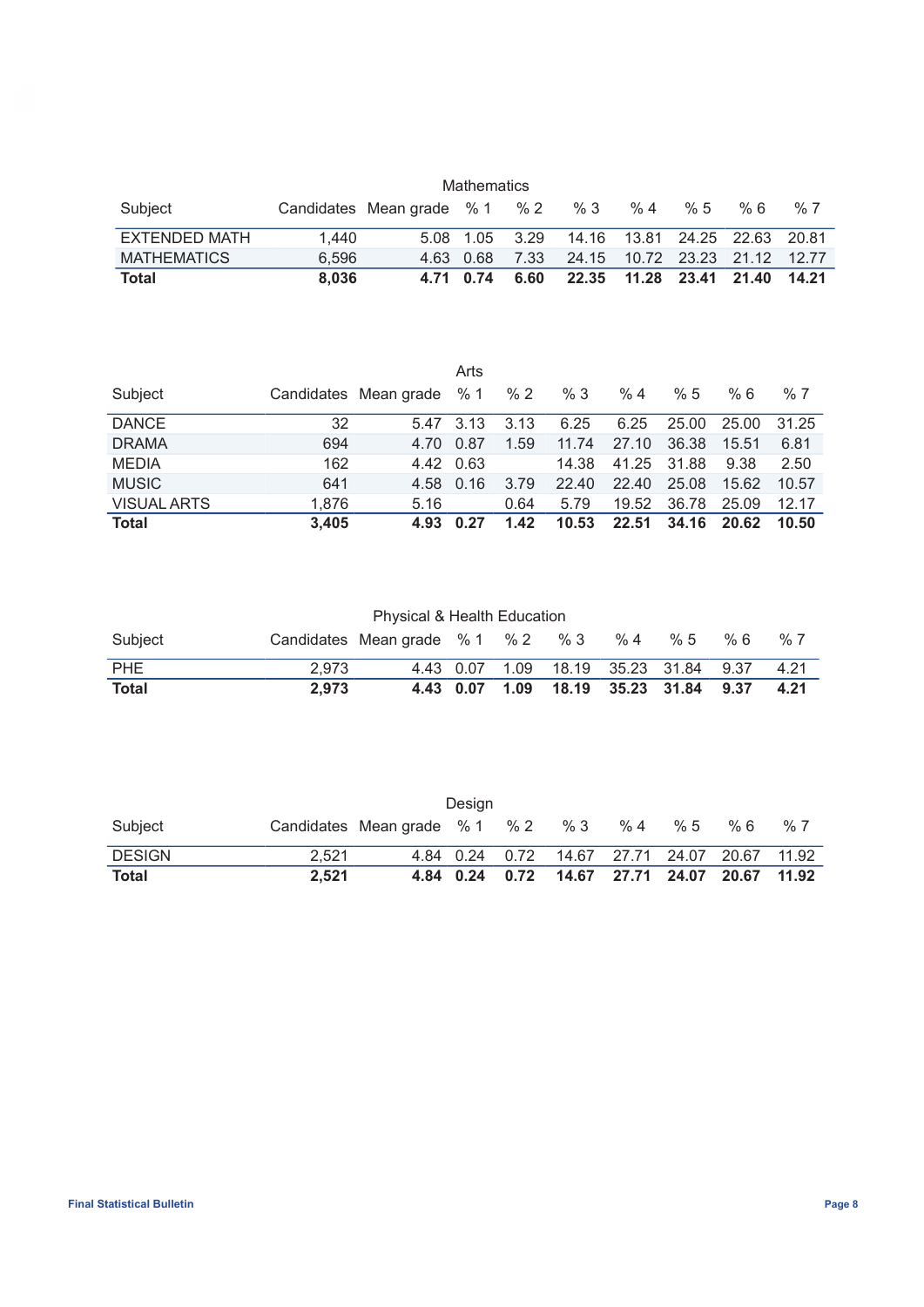| Interdisciplinary |       |                                 |                      |  |                                              |    |    |     |    |  |
|-------------------|-------|---------------------------------|----------------------|--|----------------------------------------------|----|----|-----|----|--|
| Subject           |       | Candidates Mean grade $% 1$ % 2 |                      |  | %3                                           | %4 | %5 | % 6 | %7 |  |
| INTERDISC         | 7.591 |                                 |                      |  | 5.03 0.92 2.36 10.45 18.89 27.22 26.65 13.52 |    |    |     |    |  |
| <b>Total</b>      | 7.591 |                                 | $5.03$ $0.92$ $2.36$ |  |                                              |    |    |     |    |  |

| Personal project (all) |        |                                 |               |      |       |             |     |      |      |
|------------------------|--------|---------------------------------|---------------|------|-------|-------------|-----|------|------|
| Subject                |        | Candidates Mean grade $% 1$ % 2 |               |      | %3    | %4          | % 5 | % 6  | %7   |
| PERS PROJECT           | 83.101 |                                 | 3.90 3.51     | 7.64 | 29.89 | 24.38 25.05 |     | 8.06 | 1.47 |
| <b>Total</b>           | 83.101 |                                 | $3.90$ $3.51$ | 7.64 | 29.89 | 24.38 25.05 |     | 8.06 | 1.47 |

| Personal project (certificate only) |       |                                 |                |  |      |    |    |                        |       |
|-------------------------------------|-------|---------------------------------|----------------|--|------|----|----|------------------------|-------|
| Subject                             |       | Candidates Mean grade $% 1$ % 2 |                |  | % 3  | %4 | %5 | % 6                    | %7    |
| <b>PERS PROJECT</b>                 | 6.914 |                                 | 4.75 0.07 0.33 |  | 9.37 |    |    | 28.27 42.29 16.08 3.57 |       |
| Total                               | 6.914 |                                 | 4.75 0.07 0.33 |  | 9.37 |    |    | 28.27 42.29 16.08      | -3.57 |

|  | Personal project (course category only) |  |       |  |
|--|-----------------------------------------|--|-------|--|
|  | $Condidation$ Mean arade $0/4$ $0/2$    |  | _0/_2 |  |

| Subject             |        | Candidates Mean grade $%1$ $%2$ $%3$ $%4$ $%5$ |  |                                            |  | % 6 | % 7 |
|---------------------|--------|------------------------------------------------|--|--------------------------------------------|--|-----|-----|
| <b>PERS PROJECT</b> | 76.187 |                                                |  | 3.78 4.00 8.69 32.83 23.82 22.58 6.91 1.17 |  |     |     |
| Total               | 76.187 |                                                |  | 3.78 4.00 8.69 32.83 23.82 22.58 6.91 1.17 |  |     |     |

|         |                                          |  | Overall                                     |  |    |
|---------|------------------------------------------|--|---------------------------------------------|--|----|
|         | Exams Mean grade % 1 % 2 % 3 % 4 % 5 % 6 |  |                                             |  | %7 |
| 141.682 |                                          |  | 4.36 1.98 5.45 21.98 23.36 26.32 14.73 6.19 |  |    |

| Group | Subject |
|-------|---------|
|-------|---------|

Language acquisition INDONESIAN LA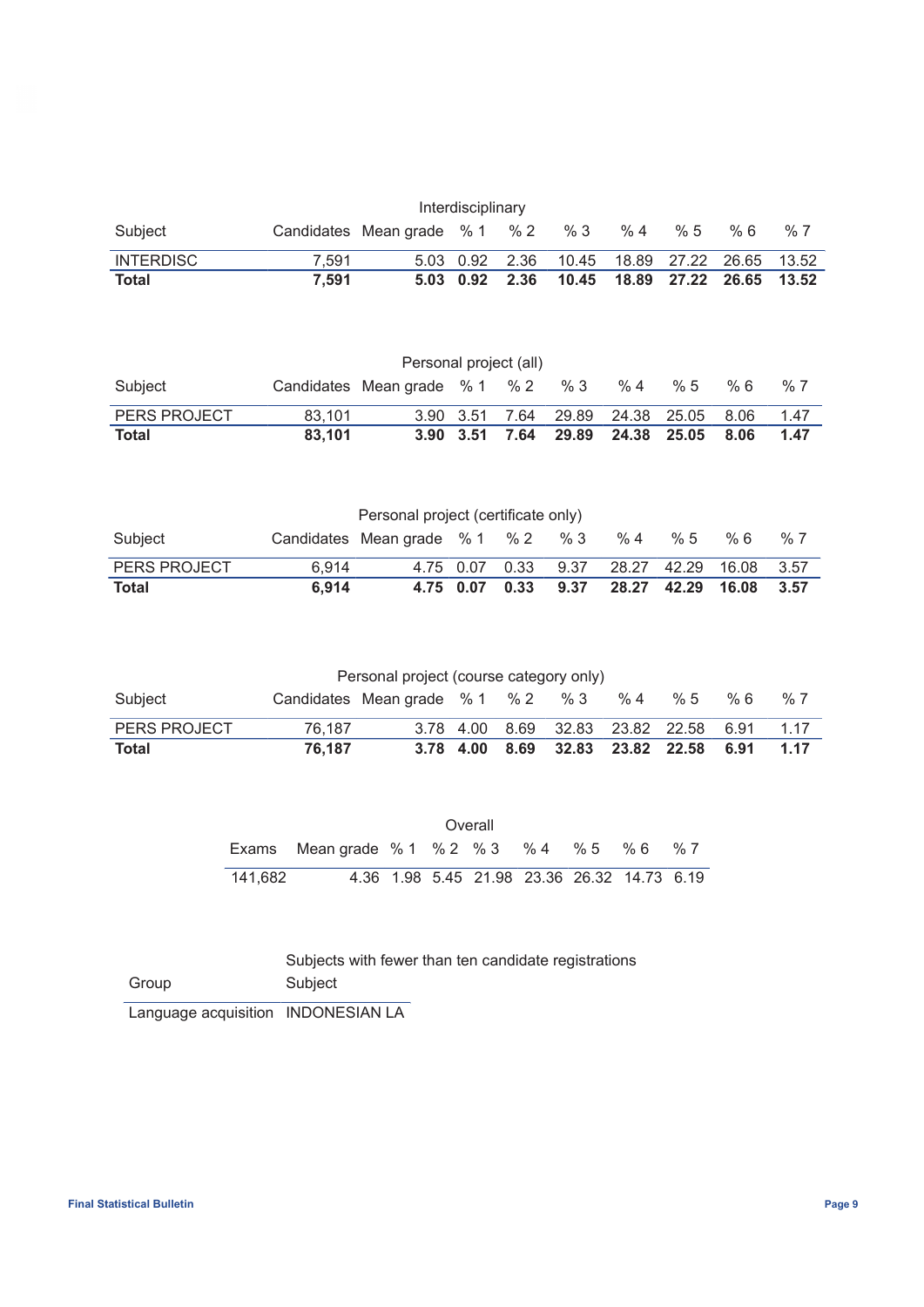## **Personal project**

### Regional distribution of schools

### $\bullet$ IBA $\bullet$ IBAEM  $\bullet$ IBAP

| 48 82%                              | 33.12% | 18.06% |  |  |
|-------------------------------------|--------|--------|--|--|
| Regional distribution of candidates |        |        |  |  |

### $\bullet$ IBA $\bullet$ IBAEM  $\bullet$ IBAP

| 72.20% | 18.70% | 9.10% |
|--------|--------|-------|
|        |        |       |





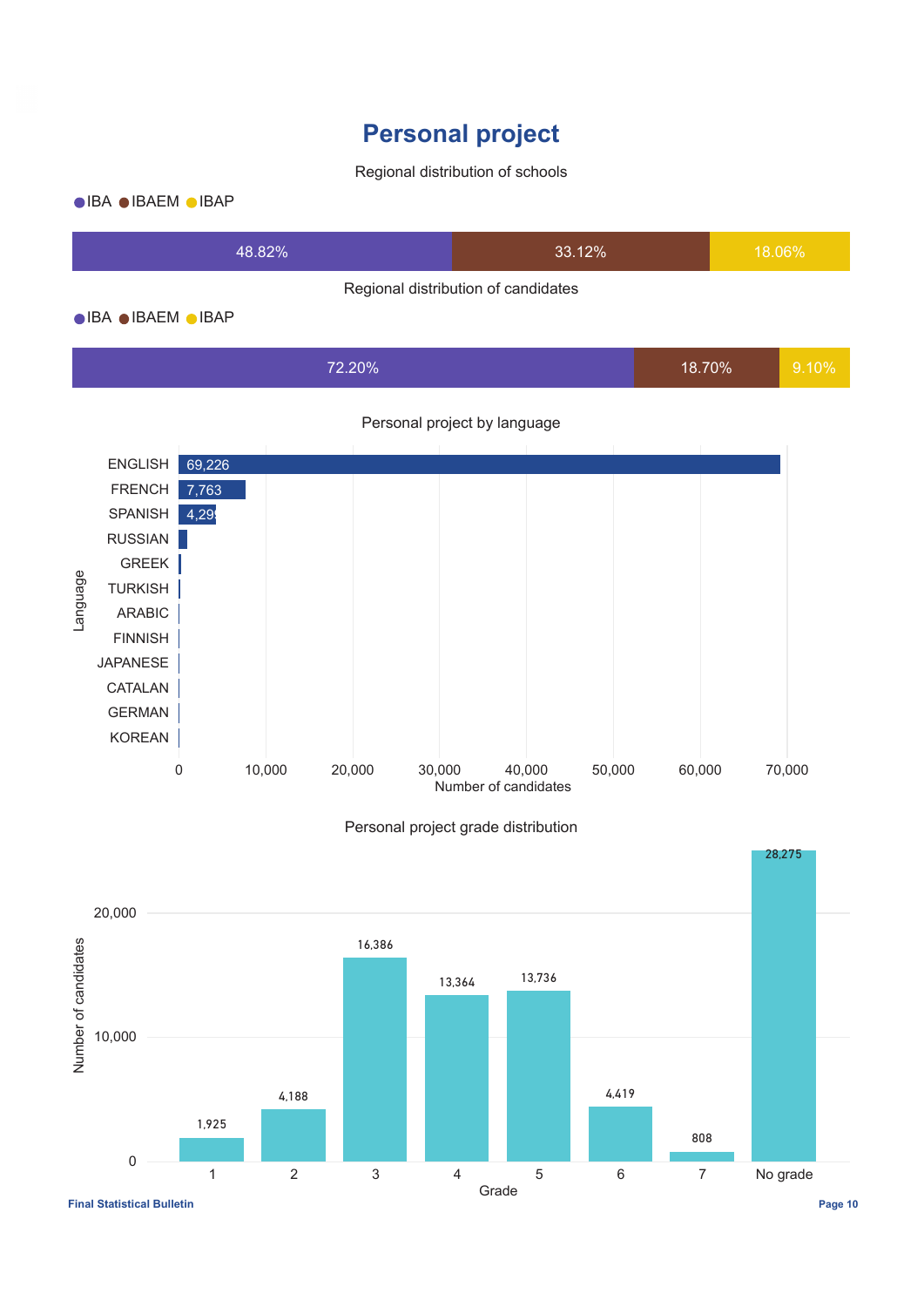## **Schools**



### Growth of schools by region

### Growth of schools by working language

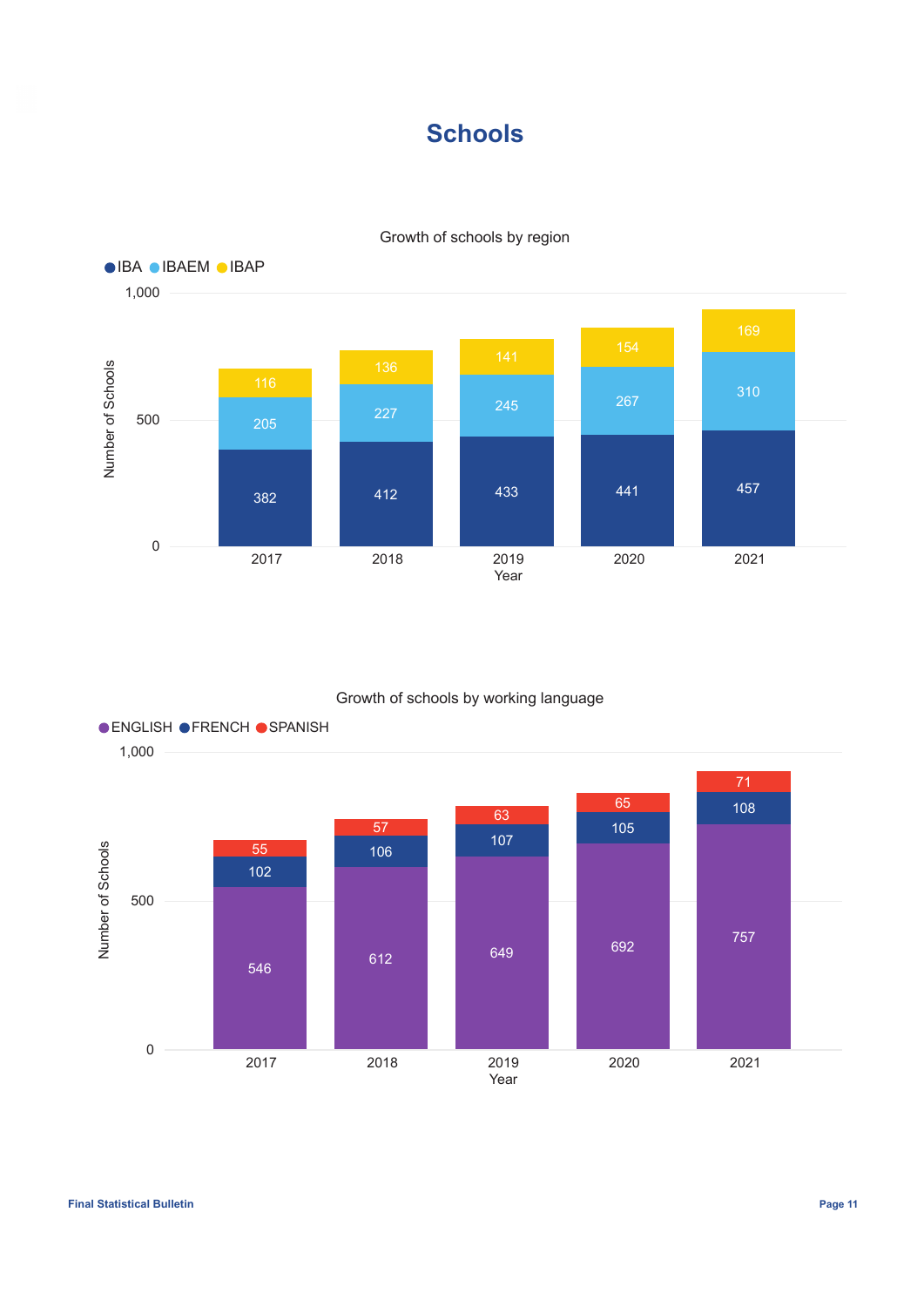## **Number of candidates by school country**

| IB Americas Region             |            |
|--------------------------------|------------|
| Country                        | Candidates |
| BAHAMAS                        | 22         |
| <b>BARBADOS</b>                | 13         |
| <b>BERMUDA</b>                 | 15         |
| <b>BRAZIL</b>                  | 75         |
| CANADA                         | 10,525     |
| <b>CHILE</b>                   | 400        |
| <b>COLOMBIA</b>                | 857        |
| <b>COSTA RICA</b>              | 37         |
| <b>ECUADOR</b>                 | 774        |
| <b>MEXICO</b>                  | 1,477      |
| <b>PANAMA</b>                  | 71         |
| PUERTO RICO                    | 90         |
| TRINIDAD AND TOBAGO            | 28         |
| UNITED STATES                  | 45,584     |
| VENEZUELA                      | 36         |
| <b>VIRGIN ISLANDS, BRITISH</b> | 19         |
| VIRGIN ISLANDS, U.S.           | 19         |

|                                                   | IB Asia-Pacific Region |
|---------------------------------------------------|------------------------|
| Country                                           | Candidates             |
| <b>AUSTRALIA</b>                                  | 25                     |
| <b>BANGLADESH</b>                                 | 48                     |
| <b>CAMBODIA</b>                                   | 128                    |
| <b>CHINA</b>                                      | 1,207                  |
| <b>HONG KONG</b>                                  | 588                    |
| <b>INDIA</b>                                      | 1,859                  |
| <b>INDONESIA</b>                                  | 1,004                  |
| <b>JAPAN</b>                                      | 229                    |
| KOREA, REPUBLIC OF                                | 434                    |
| <b>LAO PEOPLE'S DEMOCRATIC</b><br><b>REPUBLIC</b> | 25                     |
| MAI AYSIA                                         | 182                    |
| <b>MONGOLIA</b>                                   | 16                     |
| PAKISTAN                                          | 164                    |
| <b>PHILIPPINES</b>                                | 25                     |
| <b>SINGAPORE</b>                                  | 700                    |
| <b>SRI LANKA</b>                                  | 29                     |
| <b>TAIWAN</b>                                     | 420                    |
| <b>THAILAND</b>                                   | 263                    |
| <b>VIETNAM</b>                                    | 228                    |

**Excludes withdrawn candidates. Countries with fewer than ten candidates shows only <10**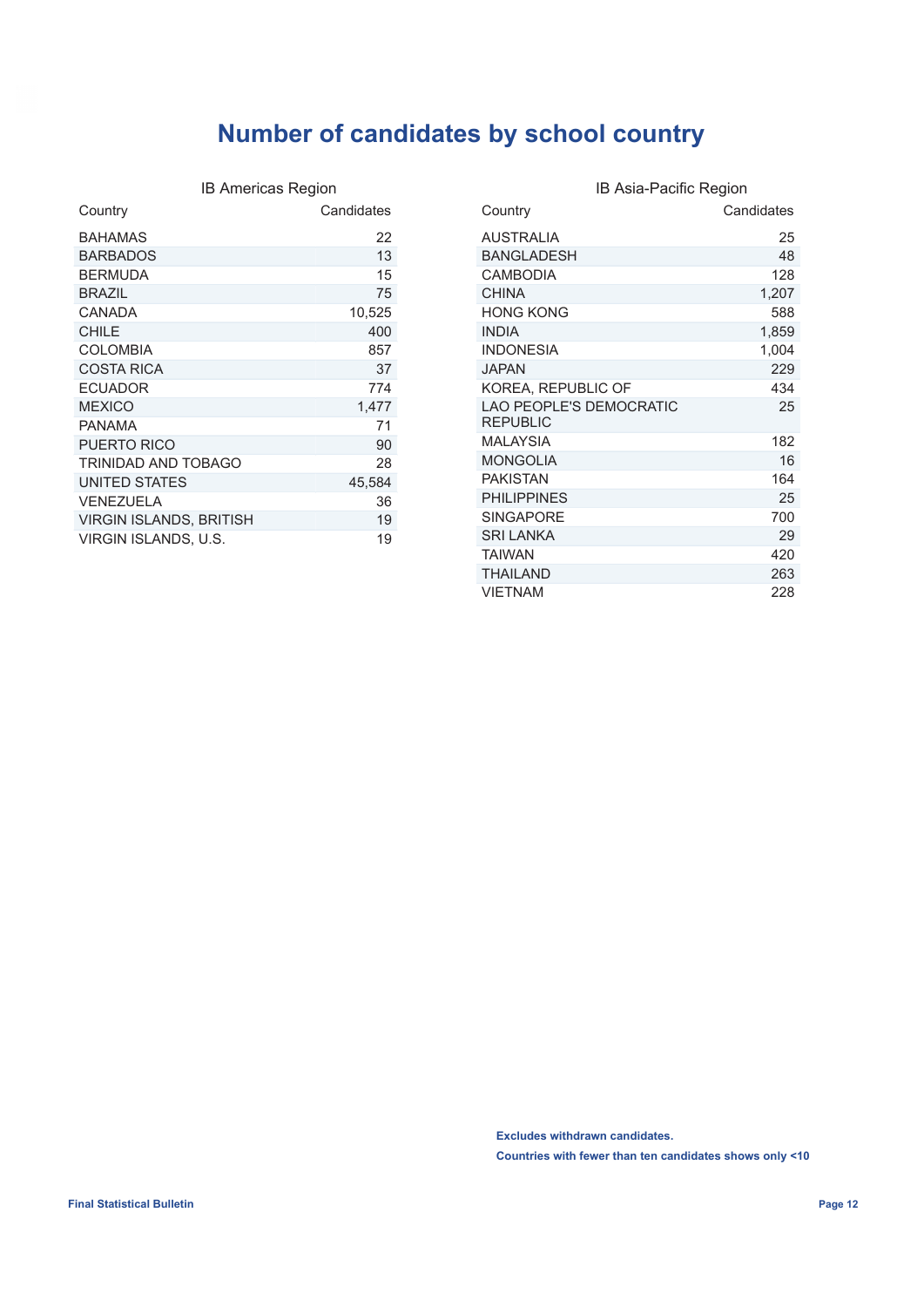## **Number of candidates by school country**

IB Africa, Europe, Middle East Region

| Country                          | Candidates |
|----------------------------------|------------|
| <b>ALBANIA</b>                   | 54         |
| <b>ANGOLA</b>                    | 15         |
| <b>ARMENIA</b>                   | 125        |
| <b>AUSTRIA</b>                   | 198        |
| <b>AZERBAIJAN</b>                | 62         |
| <b>BAHRAIN</b>                   | 60         |
| <b>BELGIUM</b>                   | 119        |
| <b>BOSNIA AND HERZEGOVINA</b>    | 51         |
| <b>BULGARIA</b>                  | 23         |
| <b>CAMEROON</b>                  | 10         |
| COTE D'IVOIRE                    | 25         |
| <b>CROATIA</b>                   | 43         |
| <b>CZECH REPUBLIC</b>            | 13         |
| <b>DENMARK</b>                   | 133        |
| <b>EGYPT</b>                     | 235        |
| <b>ESTONIA</b>                   | 41         |
| <b>FINLAND</b>                   | 170        |
| <b>FRANCE</b>                    | 112        |
| <b>GABON</b>                     | 14         |
| <b>GEORGIA</b>                   | 81         |
| <b>GERMANY</b>                   | 743        |
| <b>GHANA</b>                     | 226        |
| <b>GREECE</b>                    | 873        |
| <b>IRAN. ISLAMIC REPUBLIC OF</b> | 95         |
| <b>IRAQ</b>                      | 31         |
| <b>IRELAND</b>                   | < 10       |
| <b>ISRAEL</b>                    | 18         |
| <b>ITALY</b>                     | 305        |
| JORDAN                           | 601        |
| <b>KAZAKHSTAN</b>                | 345        |
| <b>KFNYA</b>                     | 196        |
| <b>KUWAIT</b>                    | 184        |
| I ATVIA                          | 62         |
| <b>LEBANON</b>                   | 80         |
| LITHUANIA                        | 26         |
| MALAWI                           | 34         |
| <b>MOROCCO</b>                   | 478        |
| <b>MOZAMBIQUE</b>                | 45         |
| <b>NETHERLANDS</b>               | 961        |
| <b>NORWAY</b>                    | 232        |
| <b>OMAN</b>                      | 81         |
| PALESTINE, STATE OF              | 103        |
| <b>POLAND</b>                    | 449        |
| <b>PORTUGAL</b>                  | 107        |
| QATAR                            | 370        |
| <b>ROMANIA</b>                   | 111        |
| <b>RUSSIAN FEDERATION</b>        | 980        |
| <b>SAUDI ARABIA</b>              | 740        |
| <b>SERBIA</b>                    | 49         |
| <b>SLOVAKIA</b>                  | 27         |

| IB Africa, Europe, Middle East Region |            |
|---------------------------------------|------------|
| Country                               | Candidates |
| <b>SLOVENIA</b>                       | 38         |
| <b>SPAIN</b>                          | 1,646      |
| <b>SUDAN</b>                          | 16         |
| <b>SWEDEN</b>                         | 338        |
| <b>SWITZERLAND</b>                    | 549        |
| TANZANIA, UNITED REPUBLIC OF          | 85         |
| <b>TOGO</b>                           | 28         |
| <b>TUNISIA</b>                        | 44         |
| <b>TURKEY</b>                         | 450        |
| <b>UGANDA</b>                         | 52         |
| <b>UKRAINF</b>                        | 25         |
| UNITED ARAB EMIRATES                  | 1,797      |
| UNITED KINGDOM                        | 293        |
| <b>UZBEKISTAN</b>                     | 35         |
| <b>7AMBIA</b>                         | 29         |
| <b>ZIMBABWE</b>                       | 36         |

**Excludes withdrawn candidates.**

**Countries with fewer than ten candidates shows only <10**